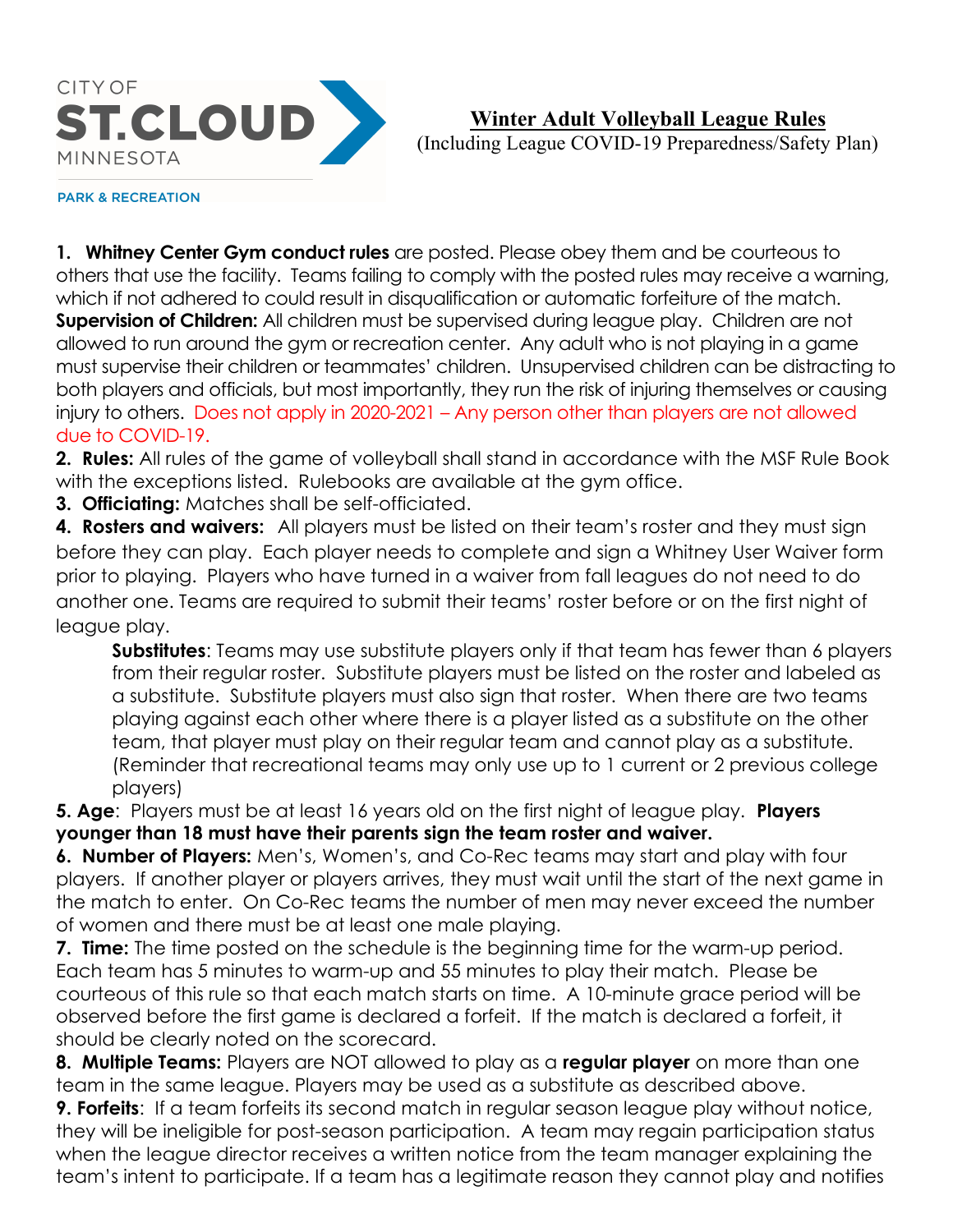the League Director at least two days in advance the match may be rescheduled and no forfeit declared.

10. Scoring: Rally scoring will be used in all games. Games one and two shall be played up to 25 points with a 27 point cap. Game three shall be played to 21 points, with a 23 point cap. The winning team must have a 2-point margin to be declared the winner.

11. Standings: A match will consist of 3 games and each game will count for league standings. League standings and rankings will be determined by winning percentage. In the case of ties, the results of head to head competition during the season will break the tie. If a tie still remains point differential will be used to break the tie.

12. Time Outs: Each team is entitled to  $2 - 45$  second time outs per game. No Timeouts are allowed with 5 minutes left.

13. Serving: When serving on courts B, C, D, or E the player serving may step over the serving line.

14. Out of Play: The ball is considered out-of-play if it should hit the curtain, walking track, or basketball backboard (when down). Balls that hit the ceiling, raised curtains, raised baskets or other ceiling mounted fixtures are in play if, in the judgment of the official, they are within the court boundaries. Balls that hit any of the aforementioned ceiling fixtures and ricochet to the walking track or side curtain are out of play.

15. Class C Recreational Volleyball Rules: All teams that play in the recreational leagues are restricted to play according to the Class C restrictions as defined in the MSF Rulebook.

16. Posting of Standings: Updated standing and schedule revisions will be posted online. Team managers are responsible for communication with the League Director or League Assistant.

17. Post season play: Teams wishing to participate in a state tournament must complete and submit an Intent Form to the gym office. The payment of \$175.00 must accompany the intent form. Checks should be made out to Minnesota Sports Federation (MSF). An official Minnesota Sports Federation roster must be completed for teams wishing to participate in an MSF state tournament. Teams will be seeded into those tournaments based on their latest available win-lost record. All post season tournament entry fees must be paid in advance. Once the tournament berths are accepted by the Park and Recreation Department, the tournament fees are not refundable.

## Reverse 4's Co-Rec Playing Rules

- 1. Played at women's height
- 2. 2 male and 2 female players must be on the court at all times
	- 2 female players play/attack from the front row
		- 2 male players play/attack from back row
- 3. Rotation is not necessary but a male-female serving order is kept
- 4. Male players may not block at any time
- 5. No open hand tipping
- 6. Male-Female contact rule does not apply
- 7. Must be square to where you are setting (front or back) when purposefully sending the ball to the opposite team. Over sets will result in a side out.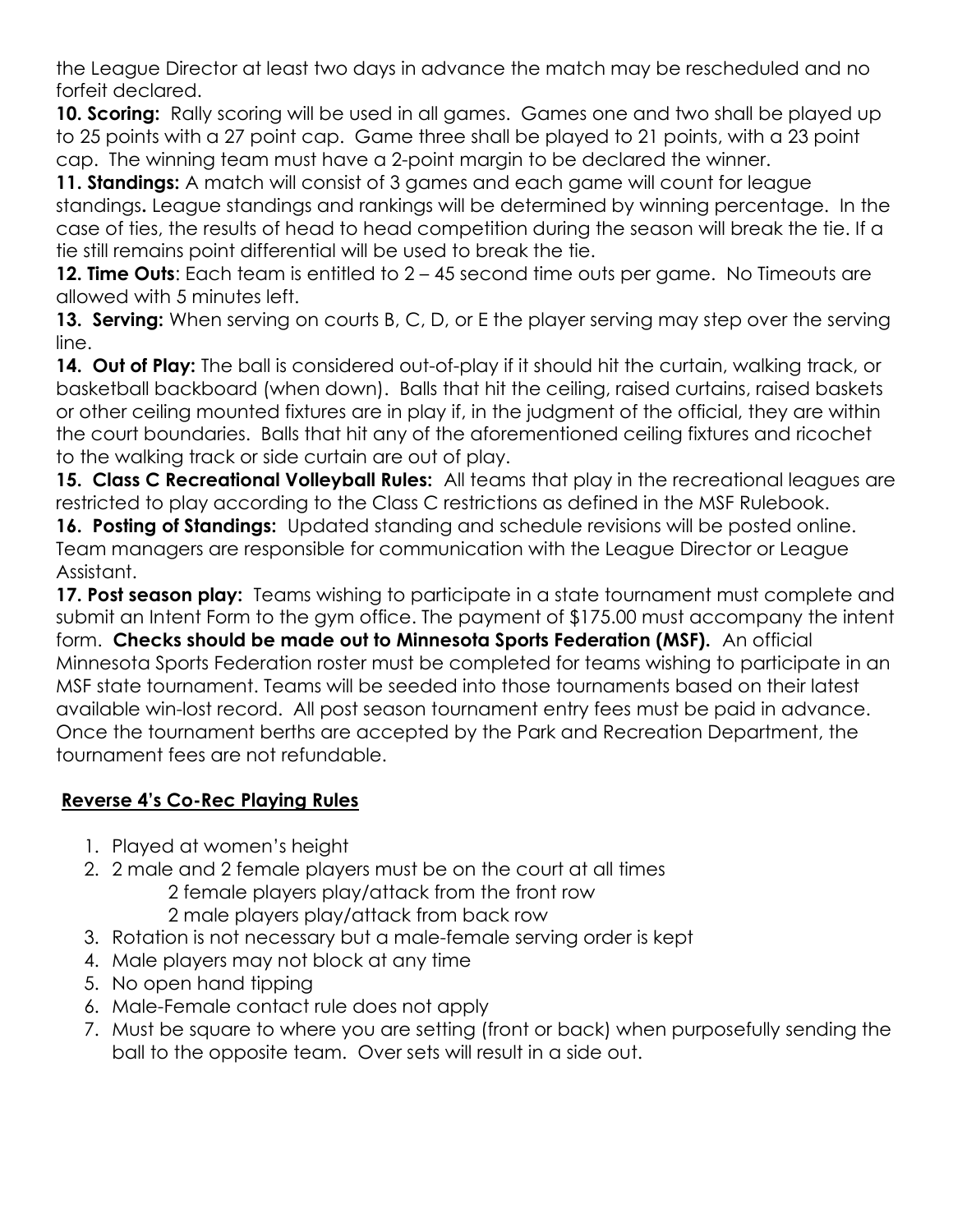## Winter Volleyball Adult Leagues COVID-19 Guidelines/Safety Plan (Revised January 13, 2021)

To maintain social distancing and to limit touch points in our facility we encourage users to come ready to play and to leave immediately after their match. Locker rooms will be locked and not available for use. Restrooms are available only if needed. We do not sanitize between users. You would use the restroom as your own risk.

#### Pregame

- Anyone who has any symptoms of COVID-19 must stay home.
	- Be sure to self-screen at home before you leave
- Anyone who intends to be tested for COVID19 may not participate in volleyball or participate in any activity at the Whitney Recreation Center from the time of testing occurrence through the waiting period to receive a testing result. Participants who receive a negative COVID test may return, however participants that receive a positive COVID test must quarantine for 14 days and are not allowed to participate until after the quarantine period.
- MDH Self screening tool: https://mn.gov/covid19/for-minnesotans/if-sick/is-it-covid/index.jsp
- Only participating team members are allowed in the facility No Spectators
- Face coverings are required when entering the Recreation Center and must be worn at all times.
- Wash (at least 20 seconds) or sanitize hands before and after your match. Please bring your own hand sanitizer.
- To limit touch points, designate one person only from home team to handle the scorecard and attendance of both teams
- Paper schedules will not be available
- Please bring your own ball for warm up and match play. Bring your own prefilled water bottle. There is one hands-free bottle fill at the Whitney Recreation Center. All other fountains are not available
- Do not arrive in the facility more than 5 minutes prior to your stated match time this is to allow other teams to exit before you enter
	- **Doors will be locked until 5 minutes before match time**
- Stay at your team's assigned court/sideline area.
	- **•** Chairs will not be provided.
	- Adhere to 6-foot physical distance/person and belongings
- Warm-up time starts at your stated time on the schedule
	- Matches start 5 minutes after the time stated on the schedule (matches that have a 6:15 time on the schedule start at 6:20)